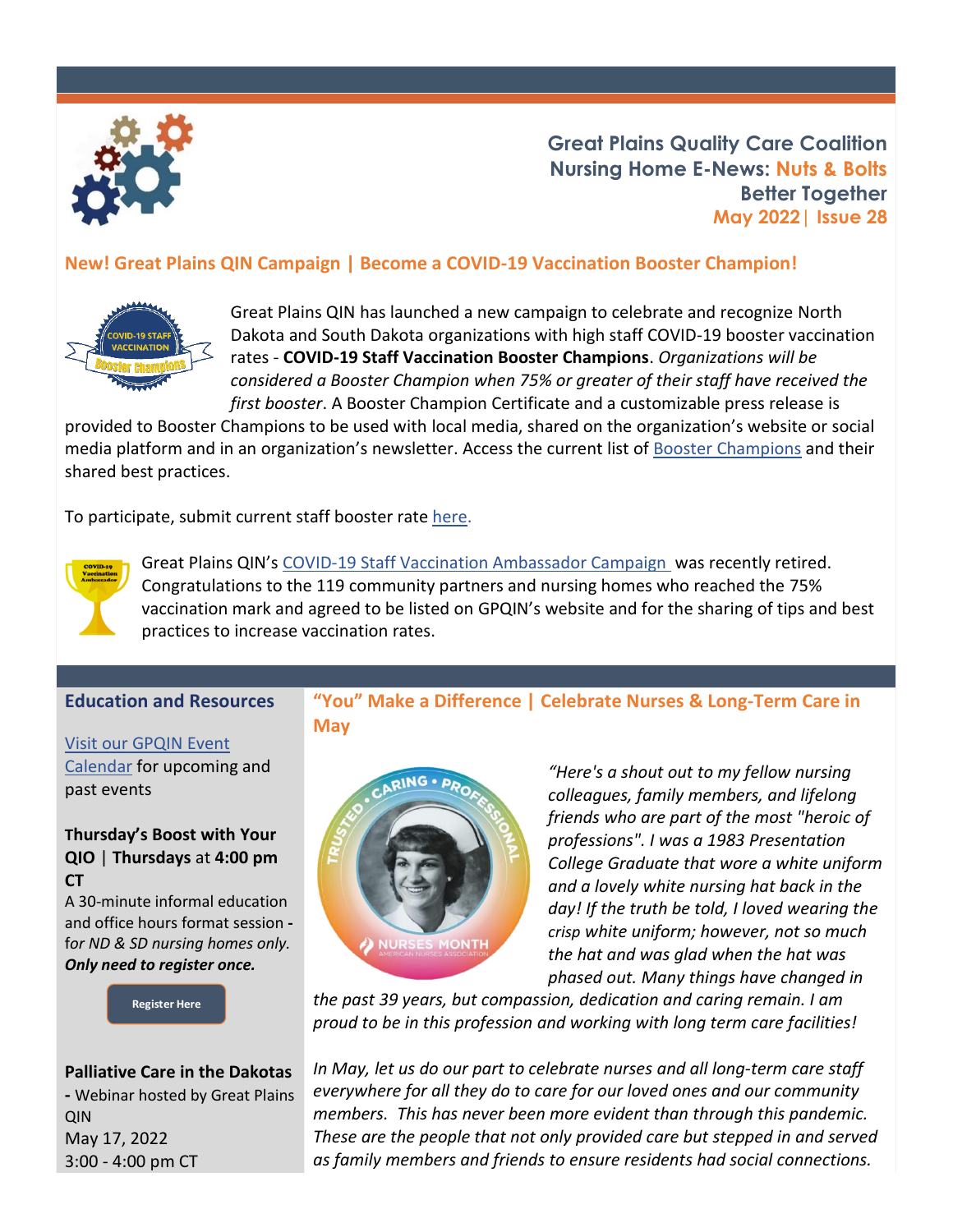#### [Details and Registration](https://greatplainsqin.org/calendar/palliative-care-in-the-dakotas/)

**Healing and Improving Ourselves and Our Places of Work as We Recover from COVID-19**  Hosted by Great Plains QIN May 20, 2022 11:00 am – 12:00 pm CT [Details and Registration](https://attendee.gotowebinar.com/register/7185572792630513423)

[Great Plains QIN Nursing](https://greatplainsqin.org/initiatives/nursing-home-quality/)  [Home Quality Webpage](https://greatplainsqin.org/initiatives/nursing-home-quality/)

[CMS Toolkit on State Actions](https://www.cms.gov/files/document/covid-toolkit-states-mitigate-covid-19-nursing-homes.pdf)  [to Mitigate COVID-19](https://www.cms.gov/files/document/covid-toolkit-states-mitigate-covid-19-nursing-homes.pdf)  [Prevalence in Nursing Homes](https://www.cms.gov/files/document/covid-toolkit-states-mitigate-covid-19-nursing-homes.pdf)

[The National Partnership](https://www.cms.gov/Medicare/Provider-Enrollment-and-Certification/SurveyCertificationGenInfo/National-Partnership-Dementia-Care-Resources) – [Dementia Care Resources](https://www.cms.gov/Medicare/Provider-Enrollment-and-Certification/SurveyCertificationGenInfo/National-Partnership-Dementia-Care-Resources) 

CMS [Targeted COVID-19](https://qioprogram.org/cms-targeted-covid-19-training-frontline-nursing-home-staff-and-management)  [Training for Frontline Nursing](https://qioprogram.org/cms-targeted-covid-19-training-frontline-nursing-home-staff-and-management)  [Staff and Management](https://qioprogram.org/cms-targeted-covid-19-training-frontline-nursing-home-staff-and-management): Scenario-based online trainings - available ondemand

*Links to toolkits and promotional ideas you can use in your celebrations are included below!" -* Lori Hintz, RN, Quality Improvement Advisor, Great Plains QIN

[American Nurses Association Toolkit](https://nursesmonth.org/2022-nurses-month-toolkit/?submissionGuid=5b0e6342-e122-4d6c-8047-24957103357a) - May 6 - 12, 2022 [National Skilled Nursing Facility Week](https://www.ahcancal.org/Education-Events/Pages/NSNCW.aspx?msclkid=65e57672c67e11ecb1227a678ad195b9) - May 8 - 14, 2022

**GPQIN Updates Vaccination Tracking Log to Include 2<sup>nd</sup> COVID Booster and Pneumococcal Vaccines (PCV15, PCV20)**

Great Plains QIN updated the [GPQIN Electronic Vaccination Tracking Log](https://greatplainsqin.org/wp-content/uploads/2021/03/GPQIN-Electronic-Vaccination-Log-Updated-Dec-2021-FINAL.xlsx) to include the 2<sup>nd</sup> COVID-19 Booster, Pneumococcal Vaccines PCV15 and **PCV20**. This Excel tracking log designed as a "Quick Look See" for the MDS person and/or infection preventionist to access a listing of residents and their vaccination status for Influenza, Pneumococcal and COVID-19. The tool includes sections (tabs) for several years (2021 -2024) and a cumulative 'At a Glance' tab which has a yearly graphing feature for vaccinations given at your facility. The resource section (tab) was also updated to include booster recommendations and updates.

*Please note: This is not to be confused with the NHSN Tracking Sheets for COVID 19 vaccinations (resident and healthcare worker) that you may be using for your NHSN data inputs.* 

#### **Family & Visitor COVID-19 Policy Letter Template Available To Customize**

A nursing home recently expressed a need for a document they could share with family members and visitors regarding their COVID-19 policies. This letter emphasizes the need for safety and includes infection prevention practices in place to help keep residents and staff members safe and healthy.

The letter can be customized to meet a facility's needs and relay prevention practices visitors are expected to follow (hand washing, distance requests, wearing of masks, etc.) It can be included in admission packets, posted on social media pages, shared in an organization' newsletter or distributed to the local media. The letter includes helpful tips and reminders as to the 'why' some of these interventions are in place; simply to keep residents safe. Feel free to customize to reflect your center's policies. [Access the letter template here.](https://greatplainsqin.org/wp-content/uploads/2022/04/Nursing-Home-Template-Letter-to-Residents-and-Family-Members-COVID-19-Protocols-.docx)

#### **Top 10 Cited F-tags in 2022 as of March 31**

Regulatory preparation remains a top priority for leaders in skilled nursing facilities especially as annual surveys have begun once again. **The top ten frequently cited F-Tags nationally as of March 31, 2022, include:** 

- F0884 Reporting to National Health Safety Network
- F0880 Infection Prevention & Control
- F0689 Free of Accident Hazards/Supervision/Devices
- F0684 Quality of Care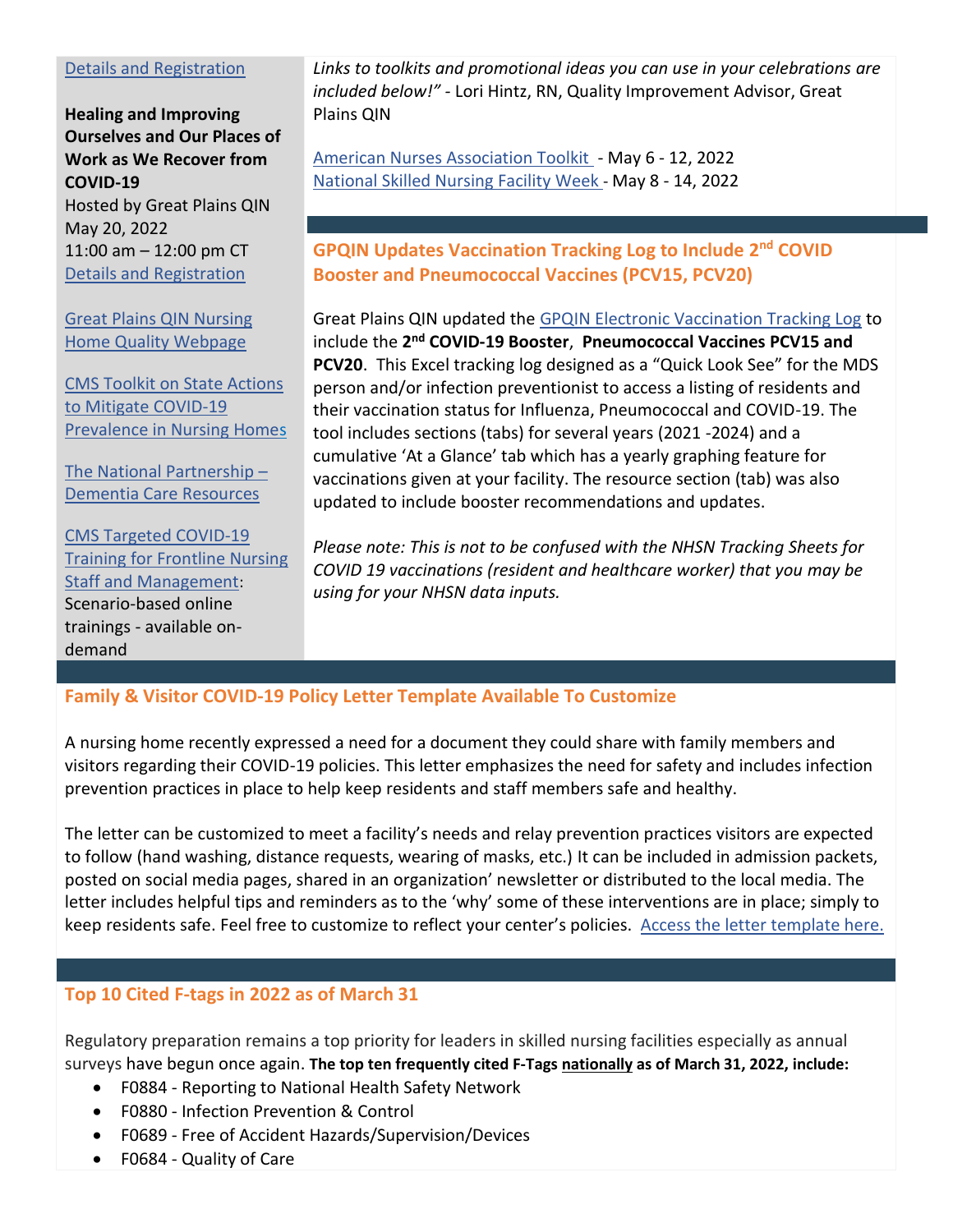- F0812 Food Procurement, Store/Prepare/Serve Sanitary
- F0677 ADL Care Provided for Dependent Residents
- F0656 Develop/Implement Comprehensive Care Plan
- F0761 Label/Store Drugs and Biologicals
- F0686 Treatment/Svcs to Prevent/Heal Pressure Ulcer
- F0609 Reporting of Alleged Violations

#### Updated  $4/7/22 -$

[CMS Survey Resources with Staff Vaccine Documents.](https://www.cms.gov/files/zip/survey-resources-staff-vaccine-documents-04072022.zip) This download link also includes the Critical Care Pathways [which acts as a guide to the state surveyors.](https://www.cms.gov/files/zip/survey-resources-staff-vaccine-documents-04072022.zip) *Being familiar with CMS's survey resources will assist you in compliance and being survey ready because being ready is a 24-hour/ 365 days a year task.* 

More survey readiness tips: [Four Survey Readiness Activities to Try Now-](https://postacuteadvisor.blr.com/2017/10/09/four-survey-readiness-activities-to-try-now/) Post-Acute Advisor Updated [5/10/2019](https://postacuteadvisor.blr.com/2017/10/09/four-survey-readiness-activities-to-try-now/)

# **Make Sure Your Influenza and Pneumococcal Vaccination Quality Measures Data is Current! Strive for 100%**

The Vaccination Quality Measures (Influenza and Pneumococcal) are the easiest to impact when a facility is looking to improve their Resident Care QMs. **You** have control to assure that 100% of your residents meet the QM as being "assessed and appropriately given" the vaccination.

**The Influenza QMs are calculated only once per year!** The calculation begins on July 1 of a given year and ends on June 30 of the subsequent year and reports data for residents who were in the facility for at least one day during the target period of October 1 through March 31. **The rate will remain on** [CMS Care](https://www.medicare.gov/care-compare/)  [Compare](https://www.medicare.gov/care-compare/) **for the entire next year.**

Now is the time to assure the Influenza QM and Pneumococcal QM accurately reflects the vaccination status of your residents. Great Plains QIN has resources to assist you in getting the highest vaccination rate possible – **100%!**

- [Influenza Quality Measure Coding Tip \(GPQIN\)](https://greatplainsqin.org/wp-content/uploads/2021/02/Great-Plains-QIN-Influenza-Quality-Measure-MDS-Coding-Tips-1.pdf)
- [Pneumococcal Quality Measure Coding Tips \(GPQIN\)](https://greatplainsqin.org/wp-content/uploads/2021/02/Great-Plains-QIN-Pneumococcal-Quality-Measure-MDS-Coding-Tips.pdf)
- [Vaccination Quality Measure Checklist \(GPQIN\)](https://greatplainsqin.org/wp-content/uploads/2021/03/Great-Plains-QIN-Vaccination-Quality-Measure-Checklist-2021-1.pdf)
- [Electronic Vaccination Tracking Log \(GPQIN\)](https://greatplainsqin.org/wp-content/uploads/2021/03/GPQIN-Electronic-Vaccination-Log-Updated-Dec-2021-FINAL.xlsx) -updated 4/28/22
- [Nursing Home Vaccination Change Package \(GPQIN\)](https://greatplainsqin.org/wp-content/uploads/2021/12/Great-Plains-QIN-Change-Package-Vaccination-December-21-Update.pdf)
- [Nursing Home Quality Measure Video Series \(GPQIN\)](https://greatplainsqin.org/initiatives/nursing-home-quality/nursing-home-quality-measure-video-series/)
- [Improve Your Vaccination Quality Measures](https://events.greatplainsqin.org/event/68548884)  Grab the Low Hanging Fruit Webinar May 25, 2021

# **Returning to Pre-COVID-19 Policies for Nursing Homes – Certain Public Health Emergency Declaration Waivers Ending**

CMS has made an [Update to COVID-19 Emergency Declaration Blanket Waivers for Specific Providers v](https://www.cms.gov/files/document/qso-22-15-nh-nltc-lsc.pdf)ia the *QSO-22-15-NH & NLTC and LSC* on April 7, 2022. Facility types affected are skilled nursing facilities (SNF)/ nursing facilities (NF), inpatient hospices, intermediate care facilities for individuals with intellectual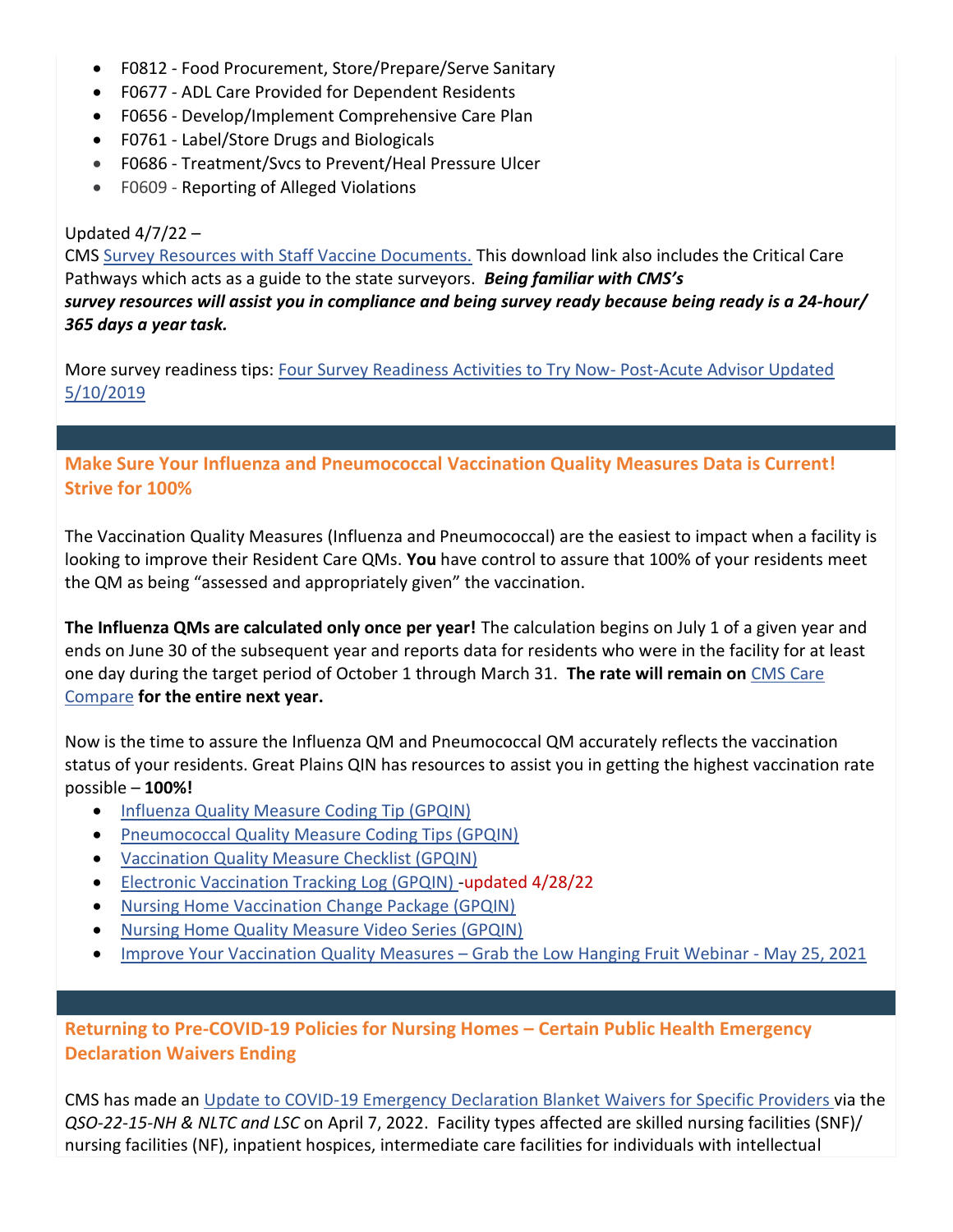disabilities (ICF/IIDs) and end stage renal disease (ESRD) facilities. Waivers will remain in effect for hospitals and critical access hospitals. There are two groups of waivers that are ending 30 days from issuance and 60 days from issuance of this guidance. The timeframes give providers and state agencies time to adjust their operations to reinstituted CMS requirements.

# **Emergency Declaration Blanket Waivers Ending for SNF/ NF's 30 days from Publication of this Memorandum – Terminates May 7, 2022**

- Resident Groups 42 CFR §483.10(f)(5)
- Physician Delegation of Tasks in SNFs 42 CFR §483.30(e)(4)
- Physician Visits 42 CFR  $§483.30(c)(3)$
- Physician Visits in SNFs/ NFs 42 CFR §483.30
- Quality Assurance and Performance Improvement (QAPI) 42 CFR §483.75(b)–(d) and (e)(3)
- Detailed Information Sharing for Discharge Planning for Long Term Care Facilities- 42 CFR §483.21(c)(1)(viii)
- Clinical Records 42 CFR  $§$ 483.10(g)(2)(ii)

# **Emergency Declaration Blanket Waivers Ending for Various Provider Types Ending 60 days from Publication of this Memorandum – Terminates June 6, 2022**

- Physical Environment for SNF/NFs 42 CFR §483.90
- Equipment Maintenance & Fire Safety Inspections for ESRD facilities 42 CFR §494.60(b) and(d)
- Facility and Medical Equipment Inspection, Testing and Maintenance 42 CFR §418.110(c)(2)(iv), 483.470(j) and 483.90
- Life Safety Code (LSC) and Health Care Facilities Code (HCFC) - 42 CFR §418.110(d)(1)(i) and (e), 483.470(j)(1)(i) and (5)(v), and 483.90(a)(1)(i) and (b)
- Outside Windows and Doors 42 CFR  $§418.110(d)(6)$ , 483.470(e)(1)(i), and 483.90(a)(7)
- Life Safety Code related to fire drills and temporary construction 42 CFR §418.110(d), 483.470(j), and 483.90(a)
- Paid Feeding Assistants for LTC facilities 42 CFR §483.60(h)(1)(i) and 483.160(a)
- In-Service Training for LTC Facilities 42 CFR §483.95(g)(1)
- Training and Certification of Nurse Aides for SNF/NFs - 42 CFR §483.35(d)

The recently released waiver end dates **does not** impact the *3 Day Stay* or the *Spell of Illness* waivers. These waivers remain in force nationwide for all hospitals, communities and SNF's.

Please review the [QSO-20-15-NH & NLTC & LSC](https://www.cms.gov/files/document/qso-22-15-nh-nltc-lsc.pdf) memorandum, the [Electronic Code of Federal Regulations](http://www.ecfr.gov/cgi-bin/text-idx?SID=f64b6edcc2b2ee52bf5de8e19a340569&mc=true&node=sp42.5.483.b&rgn=div6) or [Appendix PP State Operations Manual](https://www.cms.gov/Medicare/Provider-Enrollment-and-Certification/GuidanceforLawsAndRegulations/Downloads/Appendix-PP-State-Operations-Manual.pdf) closely for details of each bullet point that is going back to regulations prior to the COVID-19 Public Health Emergency Declaration to ensure you are in compliance.

[The American Health Care Association \(AHCA\) has outlined key takeaways and next steps](https://www.ahcancal.org/News-and-Communications/Blog/Pages/Next-Steps-for-Facilities-Using-1135-Waiver-for-Training-and-Certification-of-Nurse-Aides.aspx?cm_ven=ExactTarget&cm_cat=COVID-19+Update+%23+284&cm_pla=Marks+Memos+2022+List&cm_ite=key+takeaways+and+next+steps&cm_lm=936197894&cm_ainfo=&&&&&) facilities can take to prepare for the upcoming end of the 1135 waiver.

# **New CDC COVID-19 Quarantine and Isolation (Q&I) Calculator | Could Be Helpful for Visitors?**

The Center for Disease Control and Prevention's (CDC) new [COVID-19 Quarantine and Isolation \(Q&I\)](https://t.emailupdates.cdc.gov/r/?id=h6159e55e,1631e7fa,163655a6&e=QUNTVHJhY2tpbmdJRD1VU0NEQ18xMDUyLURNNzgzOTImQUNTVHJhY2tpbmdMYWJlbD1DT0NBJTIwTm93JTNBJTIwTmV3JTIwQ0RDJTIwQ09WSUQtMTklMjBRdWFyYW50aW5lJTIwYW5kJTIwSXNvbGF0aW9uJTIwKFElMjZJKSUyMENhbGN1bGF0b3I&s=gPkQ_edbQgZJ4iKqC09028f71FFT7f2iukPiFGOYRlw)  [Calculator](https://t.emailupdates.cdc.gov/r/?id=h6159e55e,1631e7fa,163655a6&e=QUNTVHJhY2tpbmdJRD1VU0NEQ18xMDUyLURNNzgzOTImQUNTVHJhY2tpbmdMYWJlbD1DT0NBJTIwTm93JTNBJTIwTmV3JTIwQ0RDJTIwQ09WSUQtMTklMjBRdWFyYW50aW5lJTIwYW5kJTIwSXNvbGF0aW9uJTIwKFElMjZJKSUyMENhbGN1bGF0b3I&s=gPkQ_edbQgZJ4iKqC09028f71FFT7f2iukPiFGOYRlw) is an online, mobile-friendly tool to help people follow quarantine and isolation guidance and get customized information for their unique situation. Developed in response to requests from partners and the public, the Q&I Calculator provides an easy-to-use way to figure out when and for how long people with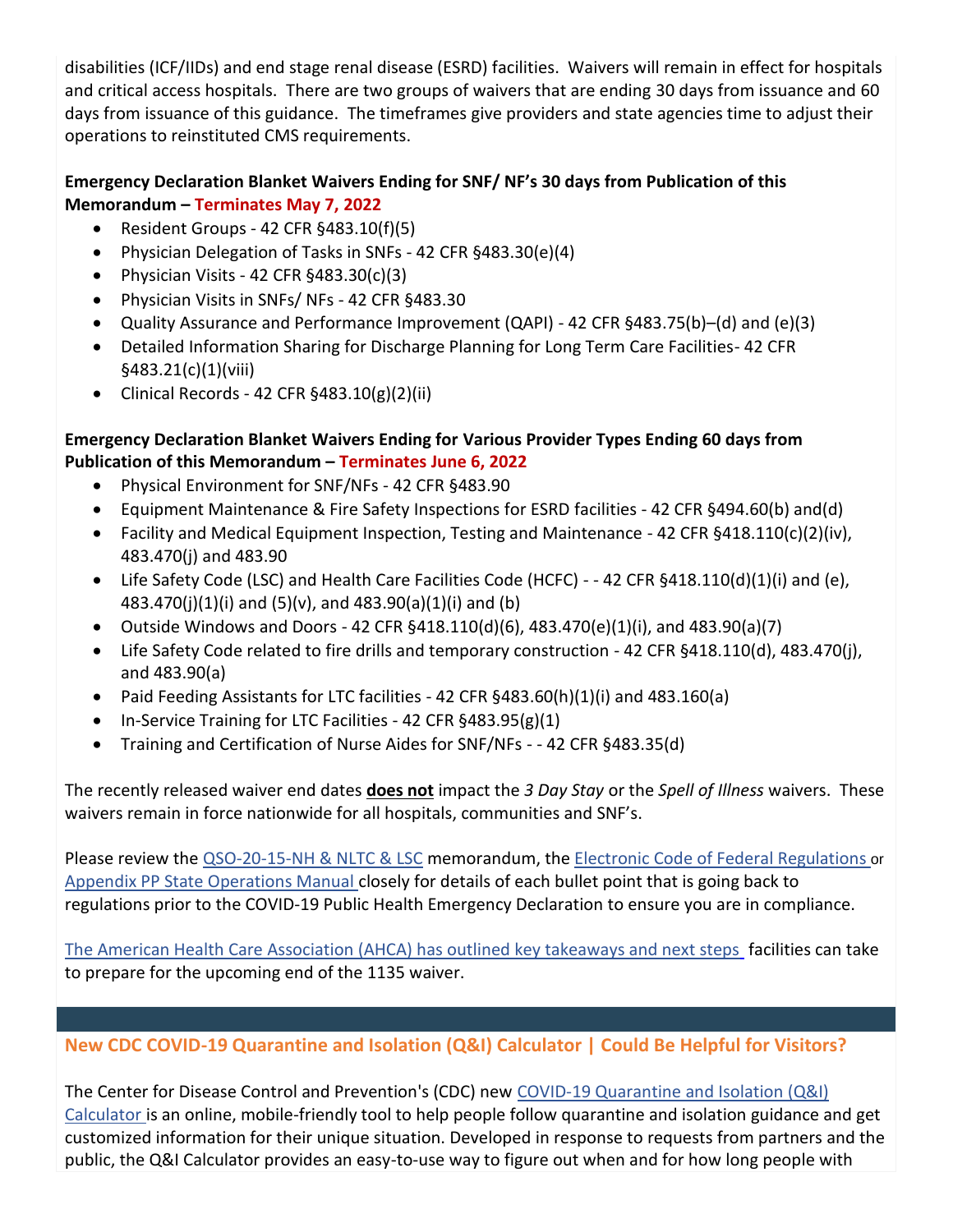COVID-19 and [close contacts](https://t.emailupdates.cdc.gov/r/?id=h6159e55e,1631e7fa,163655a7&e=QUNTVHJhY2tpbmdJRD1VU0NEQ18xMDUyLURNNzgzOTImQUNTVHJhY2tpbmdMYWJlbD1DT0NBJTIwTm93JTNBJTIwTmV3JTIwQ0RDJTIwQ09WSUQtMTklMjBRdWFyYW50aW5lJTIwYW5kJTIwSXNvbGF0aW9uJTIwKFElMjZJKSUyMENhbGN1bGF0b3I&s=ksz_b66xO765XwZDVVAqiQsON6mPNSSJrnO9v0CR-zg) need to stay home, get tested, and wear a well-fitting mask. The calculator also provides important information about what precautions people with COVID-19 and their close contacts can take to protect loved ones and slow the spread of COVID-19 in their communities. Individuals, healthcare providers, businesses, and organizations that are managing COVID-19 cases and close contact exposures can use the Q&I Calculator.

The Q&I Calculator is **not** for people with COVID-19 who are moderately or severely ill or those who have a weakened immune system-they should talk to their healthcare provider about when to end isolation. Healthcare providers can learn more about ending isolation for these populations by referring to the [Ending](https://t.emailupdates.cdc.gov/r/?id=h6159e55e,1631e7fa,163655a8&e=QUNTVHJhY2tpbmdJRD1VU0NEQ18xMDUyLURNNzgzOTImQUNTVHJhY2tpbmdMYWJlbD1DT0NBJTIwTm93JTNBJTIwTmV3JTIwQ0RDJTIwQ09WSUQtMTklMjBRdWFyYW50aW5lJTIwYW5kJTIwSXNvbGF0aW9uJTIwKFElMjZJKSUyMENhbGN1bGF0b3I&s=A2Tjo7YbAQWmSFRDyT8HvmJCWcPFGI4nnlQfzaGLce4)  [Isolation and Precautions for People with COVID-19: Interim Guidance.](https://t.emailupdates.cdc.gov/r/?id=h6159e55e,1631e7fa,163655a8&e=QUNTVHJhY2tpbmdJRD1VU0NEQ18xMDUyLURNNzgzOTImQUNTVHJhY2tpbmdMYWJlbD1DT0NBJTIwTm93JTNBJTIwTmV3JTIwQ0RDJTIwQ09WSUQtMTklMjBRdWFyYW50aW5lJTIwYW5kJTIwSXNvbGF0aW9uJTIwKFElMjZJKSUyMENhbGN1bGF0b3I&s=A2Tjo7YbAQWmSFRDyT8HvmJCWcPFGI4nnlQfzaGLce4)

In addition, this tool does not apply to cases and close contacts identified in certain settings. For information about isolation and quarantine in high-risk congregate settings and healthcare settings, refer to COVID-19 [Quarantine and Isolation.](https://t.emailupdates.cdc.gov/r/?id=h6159e55e,1631e7fa,163655a9&e=QUNTVHJhY2tpbmdJRD1VU0NEQ18xMDUyLURNNzgzOTImQUNTVHJhY2tpbmdMYWJlbD1DT0NBJTIwTm93JTNBJTIwTmV3JTIwQ0RDJTIwQ09WSUQtMTklMjBRdWFyYW50aW5lJTIwYW5kJTIwSXNvbGF0aW9uJTIwKFElMjZJKSUyMENhbGN1bGF0b3I&s=bwCyj3RYXp3QZwvrZNxtjKh1rDCNPlb7WGj-hHKkLPw) Parents with children in K-12 schools or early care and education (ECE) programs should consult the program administrator for specific isolation and quarantine guidance in their school or ECE setting.

CDC encourages health departments and partners to promote the Q&I Calculator widely. Health departments and health systems can add the Quarantine and Isolation (Q&I) Calculator onto their websites by [embedding the syndicated content code.](https://tools.cdc.gov/medialibrary/index.aspx#/media/id/636190) 

### **Person Centered Care Planning Webinar – Free!**



Teepa Snow, MS, OTR/L, FAOTA CEO, Positive Approach to Care*®*



Teepa Snow, renowned dementia care expert, and Relias Health partner and provide informative webinars. Recently, they offered a *Person- Centered Care Planning* webinar where Snow identifies the key factors to be taken into consideration when planning a care routine for a person who is living with dementia. During the training, Snow highlights the value of individualizing scheduled routines and programs for best outcomes. She provides great examples and demonstrates practical and effective responses to use in your daily work. Access this 60-minute webinar [here.](https://www.relias.com/resource/person-centered-care-planning)

### **Guilt and Grief When Moving a Loved One to a Care Facility – Perspective for Care Facility Staff** *Submitted by the Alzheimer's Association of Minnesota/North Dakota and South Dakota*

alzheimer's association

Guilt and grief are among the most challenging feelings caregivers must face when transitioning from home to a care facility. Guilt is often tied to the belief that they 'should' be able to care for their loved one until the very end. All caregivers have limits and there comes a time when professional assistance is best for all involved. Feelings of guilt can also be influenced by their loved one's seeming improvement after placement, causing them to second-guess their decision. Perhaps they feel guilty because they broke a spoken or unspoken 'promise' never to place their loved one in a nursing home. Perhaps they sense that others judge them negatively for this decision or that their loved one is unhappy in this new environment. It is also common to feel a sense of relief after placement – "now I can finally relax!" Few caregivers can approach moving a loved one lightly. Some guilt feelings are normal and not evidence of failure.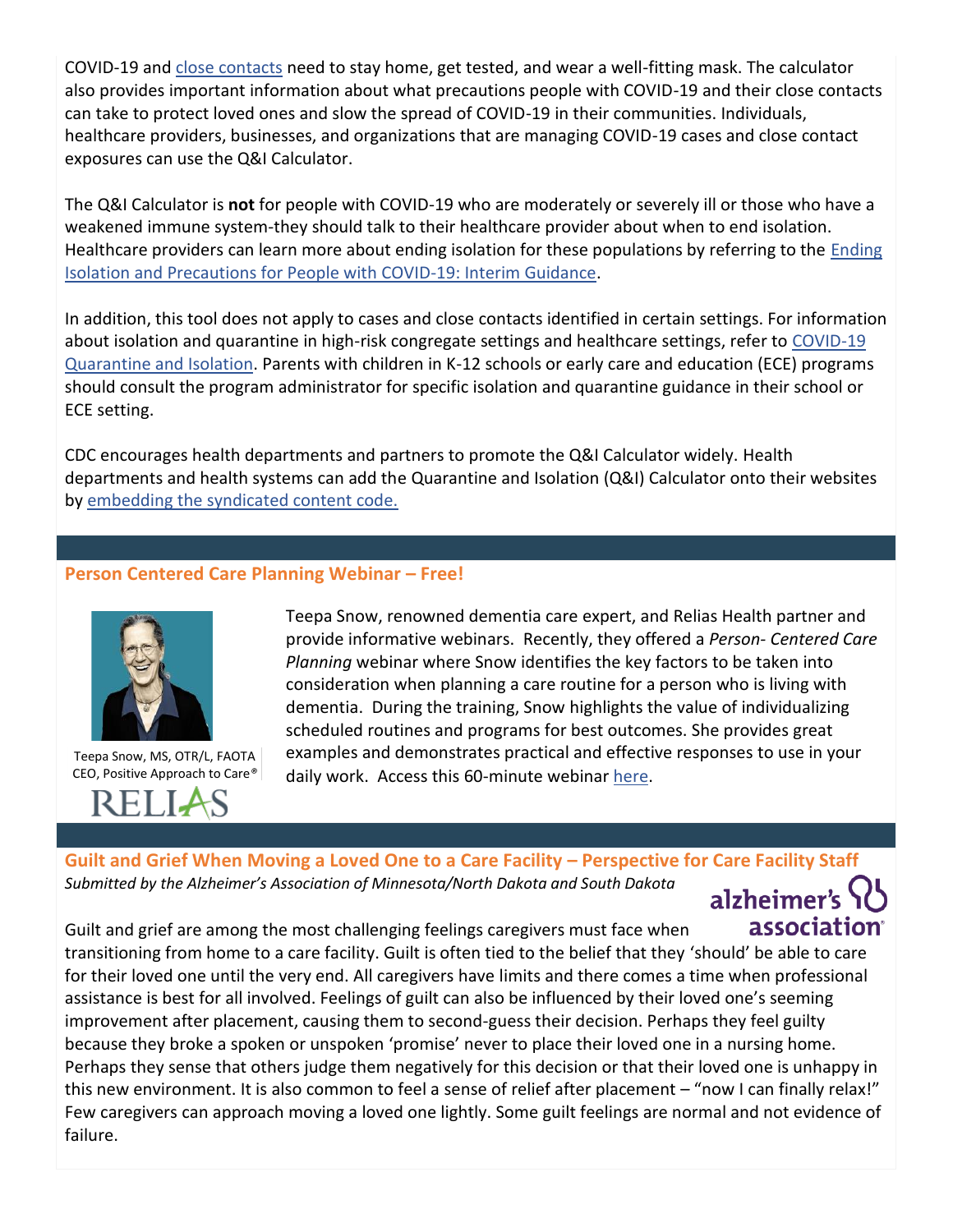Grief is an emotional, physical and/or thought-based reaction to perceived loss and change. We grieve to adjust and come to terms with loss that matters in our lives. Many losses occur along the Alzheimer's journey. Like guilt, grief reactions are normal and to be expected. It is true that the sadness of grief can be overwhelming at times. Placement changes their pattern of living and providing care. An important challenge is learning how to live as themselves, separated from their loved one, yet still very much a part of his or her life.

**How Can You Help?** Know that these are normal reactions. Know that it is common for them to feel conflicting emotions. It's OK to feel love and anger at the same time. Refer them to the Alzheimer's Association to arrange a Care Consultation. Reassure them that having 24-hour care in a safe environment will help everyone involved, most of all, their loved one with dementia. Their loved one will benefit from the structure and stimulation of nursing home activities and a daily routine in an accepting and understanding environment. Encourage them to develop good relations with those who are responsible for their loved one's physical care. This will also give them the opportunity to socialize with other people who are in similar shoes as they are. Encourage them to take care of their own physical, spiritual, social, and emotional needs that have possibly been neglected. Empower them to be their loved one's voice and to make the most of the time they spend with them.

The [Alzheimer's Association](http://www.alz.org/) is a worldwide health organization dedicated to Alzheimer's care, support, and research. Its mission is to lead the way to end Alzheimer's and all other dementia — by accelerating global research, driving risk reduction and early detection, and maximizing quality care and support. More informa[t](http://www.alz.org/)ion is available at [alz.org](http://www.alz.org/) or the 24/7 Helpline: 800.272.3900.



**News, Updates, Tips** 

#### **NHSN Q&A: Reporting Home COVID-19 test positive results in NHSN**

**Q:** If nursing home staff person performs and reports a positive **Home** COVID-19 test, is this reportable in NHSN?

**A: YES and NO** depending on what COVID 19 module you are doing.

- **Yes**  Facility will include them as positive counts for staff in the **COVID Surveillance Pathway /Staff and Personnel Impact Module** if the staff/personnel were in the facility during the infectious period. Reference: [TOI Resident Impact and Facility Capacity \(cdc.gov\)](https://www.cdc.gov/nhsn/pdfs/covid19/ltcf/57.145-toi-508.pdf) *– refer to page 2 Positive Tests section- 2 nd bullet point*.
- **No** Facility will not include the home tests in the **NHSN Point of Care (POC) Module** because the tests were not performed at the facility.

**National Healthcare Safety Network Long-Term Care Facility Quick Links** [Vaccination Weekly HCP & Res COVID-19 Module Main Webpage](https://www.cdc.gov/nhsn/ltc/weekly-covid-vac/index.html) [COVID-19 LTCF Module Main Webpage](https://www.cdc.gov/nhsn/ltc/covid19/index.html)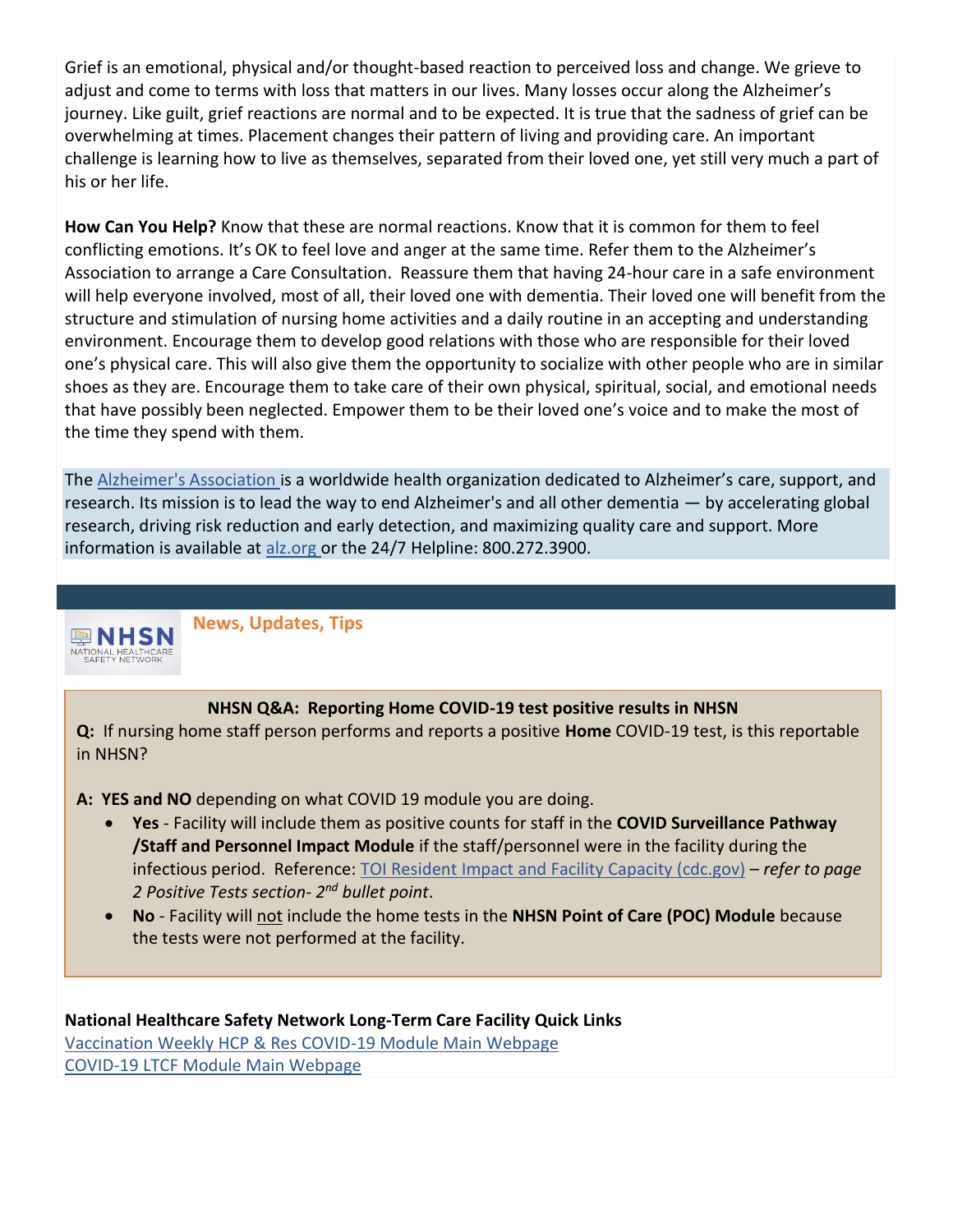[Data Quality Alerts: Weekly COVID-19 Vaccination Modules](https://www.cdc.gov/nhsn/pdfs/hps/covidvax/dq-alerts-508.pdf)  [Data Quality Alerts: COVID-19 Pathways Module](https://www.cdc.gov/nhsn/pdfs/covid19/ltcf/data-alerts-508.pdf) [Frequently Asked Questions: COVID-19 Data Document](https://www.cdc.gov/nhsn/pdfs/covid19/ltcf/faq-cms-datarelease-508.pdf) NHSN Point of Care Tes[ting Reporting Tool FAQ's](https://www.cdc.gov/nhsn/pdfs/covid19/ltcf/ltcf-poc-faq-508.pdf)  [NHSN LTC COVID-19 Module How to Re-Assign the FacADM](https://www.cdc.gov/nhsn/pdfs/covid19/ltcf/reassign-fa-508.pdf)  [NHSN LTC COVID-19 How to Add a User](https://www.cdc.gov/nhsn/pdfs/covid19/ltcf/add-user-508.pdf)

*"The secret of change is to focus all of your energy not fighting the old, but on building the new" ~ Socrates*

**NHSN Users, are you a Great Plains QIN nursing home discussion listserv member?** There are many NHSN changes happening and coming to lessen some of the reporting items, but in the meantime, there is a learning curve to all these changes. Be patient with yourself. You have already accomplished so much in NHSN. Hopefully, the changes will indeed be time-saving for the NHSN user submitting the data.

Great Plains QIN attempts to post every NHSN memo on the Great Plains Nursing Home Discussion Listserv. If you currently are not a member to this listserv and you do the NHSN data submitting for your facility, contact [Lori Hintz](mailto:lori.hintz@greatplainsqin.org) to be added as a listserv member.

### **Recent NHSN memos released with important information regarding changes**.

[NHSN/CDC Surveillance Pathways Memo -](https://greatplainsqin.org/wp-content/uploads/2022/04/NHSN-CDC-Surveillance-Pathways-Memo-4-29-2022.pdf) 4/29/2022 [NHSN/CDC Memo Weekly Vaccination Changes](https://greatplainsqin.org/wp-content/uploads/2022/04/NHSN-CDC-Memo-Weekly-Vaccination-Changes-–-4-27-22.pdf) – 4/27/22

# **CDC, CMS, OSHA Resources and Updates**

#### **CDC**

[Interim IPC Recommendations for Healthcare Personnel During COVID19 Pandemic](https://www.cdc.gov/coronavirus/2019-ncov/hcp/infection-control-recommendations.html?_cldee=bG9yaS5oaW50ekBncmVhdHBsYWluc3Fpbi5vcmc%3d&recipientid=contact-7ebafa992220e511b1920050569142af-a89f6502c2dc4f4b8cc9fedd1c522ec2&esid=037c6955-0585-ec11-80fd-000d3a0f728a) Updated 2/2/22 [Stay Up to Date with](https://www.cdc.gov/coronavirus/2019-ncov/vaccines/stay-up-to-date.html?CDC_AA_refVal=https%3A%2F%2Fwww.cdc.gov%2Fcoronavirus%2F2019-ncov%2Fvaccines%2Ffully-vaccinated.html) Your Vaccines Updated 1/16/22 [Ending Isolation & Precautions for People w COVID-19: Interim Guidance Updated 1/14/22-](https://www.cdc.gov/coronavirus/2019-ncov/hcp/duration-isolation.html)*Does Not apply to Healthcare Personnel* [Interim Guidance for Managing Healthcare Personnel w SARS-CoV-2 Infection/Exposure](https://www.cdc.gov/coronavirus/2019-ncov/hcp/guidance-risk-assesment-hcp.html) Updated 1/21/22 [Strategies to Mitigate Healthcare personnel Staffing Shortages](https://www.cdc.gov/coronavirus/2019-ncov/hcp/mitigating-staff-shortages.html) Updated 1/21/22 COVID Data Tracker - *Check your [community transmission rate. Updated Daily at 8pm](https://covid.cdc.gov/covid-data-tracker/#datatracker-home)* Interim IP Control Recommendations [to Prevent SARS-COV-2 Spread in NHs](https://www.cdc.gov/coronavirus/2019-ncov/hcp/long-term-care.html#anchor_1631030962190) Updated 2/2/22 [Strategies for Optimizing the Supply of N95 Respirators](https://www.cdc.gov/coronavirus/2019-ncov/hcp/respirators-strategy/index.html) 9/16/2021 [Selected Adverse Events Reported after COVID-19 Vaccination](https://www.cdc.gov/coronavirus/2019-ncov/vaccines/safety/adverse-events.html) Updated 1/24/22 [FAQs about COVID-19 Vaccination in LTCFs](https://www.cdc.gov/vaccines/covid-19/toolkits/long-term-care/faqs.html) 9/9/21 [COVID -19 Vaccines for LTC Facility Residents](https://www.cdc.gov/coronavirus/2019-ncov/vaccines/recommendations/LTCF-residents.html?CDC_AA_refVal=https%3A%2F%2Fwww.cdc.gov%2Fvaccines%2Fcovid-19%2Ftoolkits%2Flong-term-care%2Findex.html) Updated 1/21/22

#### **CMS**

[QSO-22-15-NH-NLTC-LSC PHE Waivers Update](https://www.cms.gov/files/document/qso-22-15-nh-nltc-lsc.pdf) 4/7/2022 [QSO-22-09-ALL Guidance for IFR COVID19 Health Care Staff Vaccination](https://www.cms.gov/files/document/qso-22-09-all-revised.pdf)Rev 4/5/2022 • [LTC and SNF Attachment A-](https://www.cms.gov/files/document/attachment.pdf?cm_ven=ExactTarget&cm_cat=COVID-19+Update+%23+282&cm_pla=Marks+Memos+2022+List&cm_ite=Long-Term+Care+and+Skilled+Nursing+Facility+Attachment+A-Revised&cm_lm=1249179772&cm_ainfo=&&&&&) Revised

[QSO-20-38-NH IFR COVID19 PHE re LTC Facility Testing Requirements](https://www.cms.gov/files/document/qso-20-38-nh-revised.pdf?_cldee=bG9yaS5oaW50ekBncmVhdHBsYWluc3Fpbi5vcmc%3d&recipientid=contact-7ebafa992220e511b1920050569142af-8c84eb64639f4ad793396db15492efd4&esid=ed8c466d-89a0-ec11-8100-000d3a0f728a) Rev 3/10/2022

[QSO-20-39-NH Nursing Home Visitation COVID19](https://www.cms.gov/files/document/qso-20-39-nh-revised.pdf) Rev 3/10/2022

[Nursing Home Visitation FAQ's](https://www.cms.gov/files/document/nursing-home-visitation-faq-1223.pdf) Updated 3/10/22

[QSO-22-10-ALL Vaccination Expectations for](https://www.cms.gov/files/document/qso-22-10-all.pdf?cm_ven=ExactTarget&cm_cat=COVID-19+Update+%23+263&cm_pla=Marks+Memos+2022+List&cm_ite=QSO-22-10-ALL&cm_lm=1249179772&cm_ainfo=&&&&&) Surveyors Performing Federal Oversight –1/25/2022

[QSO-22-08-NH Nursing Staff Turnover and Weekend Staffing Levels](https://www.cms.gov/files/document/qso-22-08-nh.pdf) 1/7/2022

[QSO-22-02-ALL Changes to COVID19 Survey Activities & Increased Oversight in NH's](https://www.cms.gov/files/document/qso-22-02-all.pdf) 11/12/21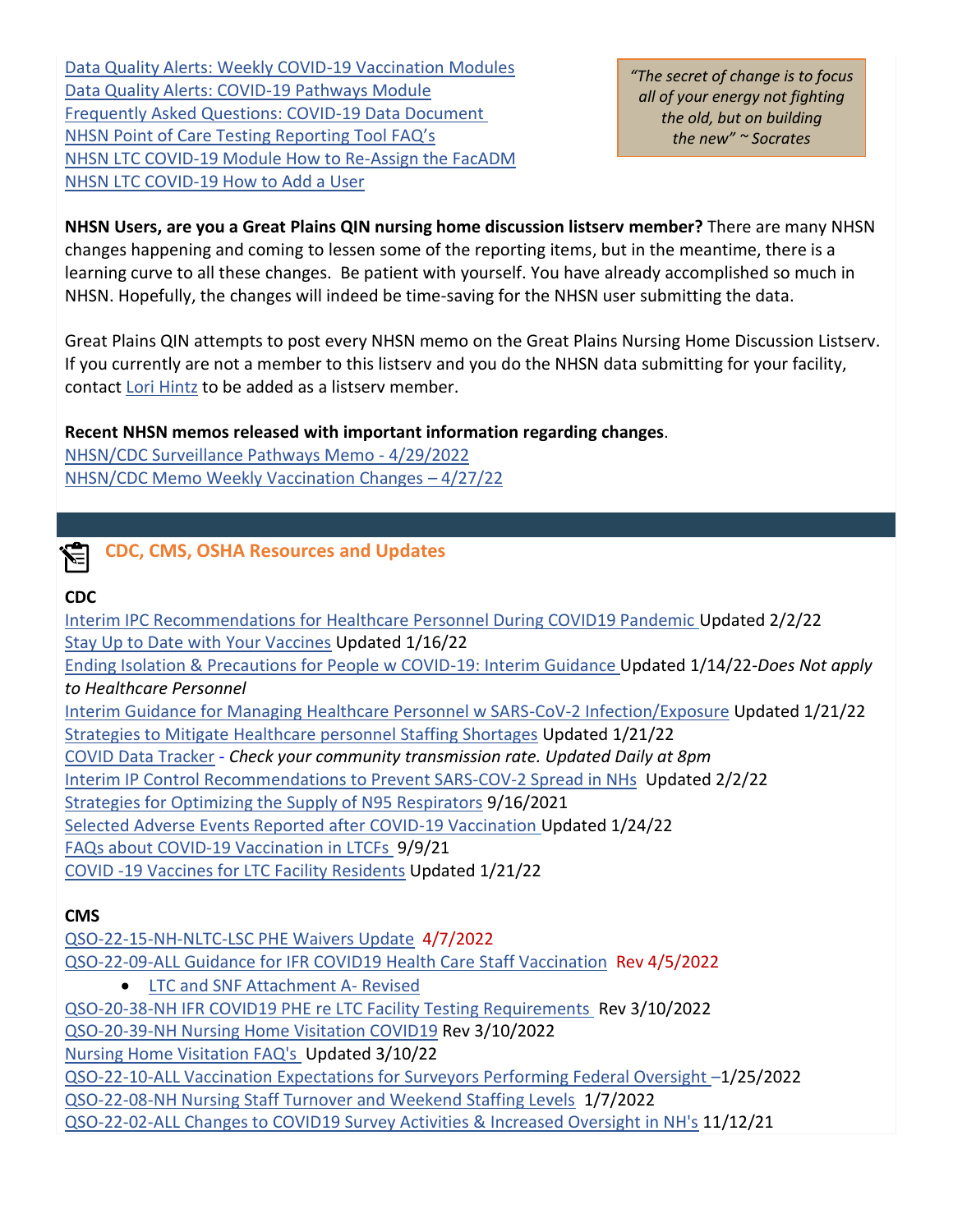#### QSO-20-31-All: Revised [COVID-19 Survey Activities, Enhanced Enforcement for Infection Control deficiencies](https://www.cms.gov/files/document/qso-20-31-all-revised.pdf)  [& QI Activities in Nursing Homes](https://www.cms.gov/files/document/qso-20-31-all-revised.pdf) 1/4/2021

**SNF Quality Reporting Program Reference Guide Updated AGAIN** The CMS [SNF QRP Quick Reference Guide v3.0](https://www.cms.gov/files/document/pac-snf-quickreferenceguide-v30.pdf) as of March 31, 2022, was updated. [CMS Main Webpage for SNF Quality Reporting Program \(QRP\)](https://www.cms.gov/Medicare/Quality-Initiatives-Patient-Assessment-Instruments/NursingHomeQualityInits/Skilled-Nursing-Facility-Quality-Reporting-Program/SNF-Quality-Reporting-Program-Data-Submission-Deadlines)

# **WE ARE PROJECT FIRSTLINE**



#### **North Dakota Project Firstline Updates | South Dakota Project Firstline Updates**

**Looking for a fresh way to learn about Infection Prevention and Control topics?**

FIRSTLINE Dakota | Health

Our Healthcare Associated Infections team is coming out with a **quarterly newsletter**! We also send out emails to let you know when new infection prevention and control training topics are open for sign-ups. **To get on our emailing list, send an email to** [dohpfl@nd.gov](mailto:dohpfl@nd.gov)

**Interested in training videos, job aides and more?** For infection prevention and control resources that can help you do your best work, check out NDDoH Project Firstline website at:

[www.health.nd.gov/projectfirstline](http://www.health.nd.gov/projectfirstline)

### **Do you have an infection prevention and control question or a topic you want us to cover?**

Our team is always here to help and we want to know what topics you want to know more about.

Send any questions or feedback to [dohpfl@nd.gov](mailto:dohpfl@nd.gov)

**"Just the Facts"** - This month we highlight the new CDC training poster ["Germs Live on the Skin"](https://www.cdc.gov/infectioncontrol/pdf/projectfirstline/Healthcare-Germs-Body-Skin-508.pdf)



# **Staph infections**

are caused by staphylococcus bacteria, germs commonly found on the skin or in the nose of healthy people. If these germs invade deeper in the body, enter the bloodstream, joints, bones, lungs or heart, the consequences can be **deadly**.



If you develop a staph infection, there is a good chance that it is from bacteria you have been carrying around.

Staph is **transmitted** from person to person and lives on objects, such as pillowcases and towels and can travel along medical devices, such as feeding tubes, drains and catheters.

#### **What can you do to prevent staph infections?**

- Wash hands
- Keep wounds covered
- Keep personal items personal
- Wash clothing and bedding in hot water

To **learn more** about training and education and access the new poster, visit [sdprojectfirstline.org](https://www.sdprojectfirstline.org/) and follow us on [Facebook.](https://www.facebook.com/SDprojectfirstline)